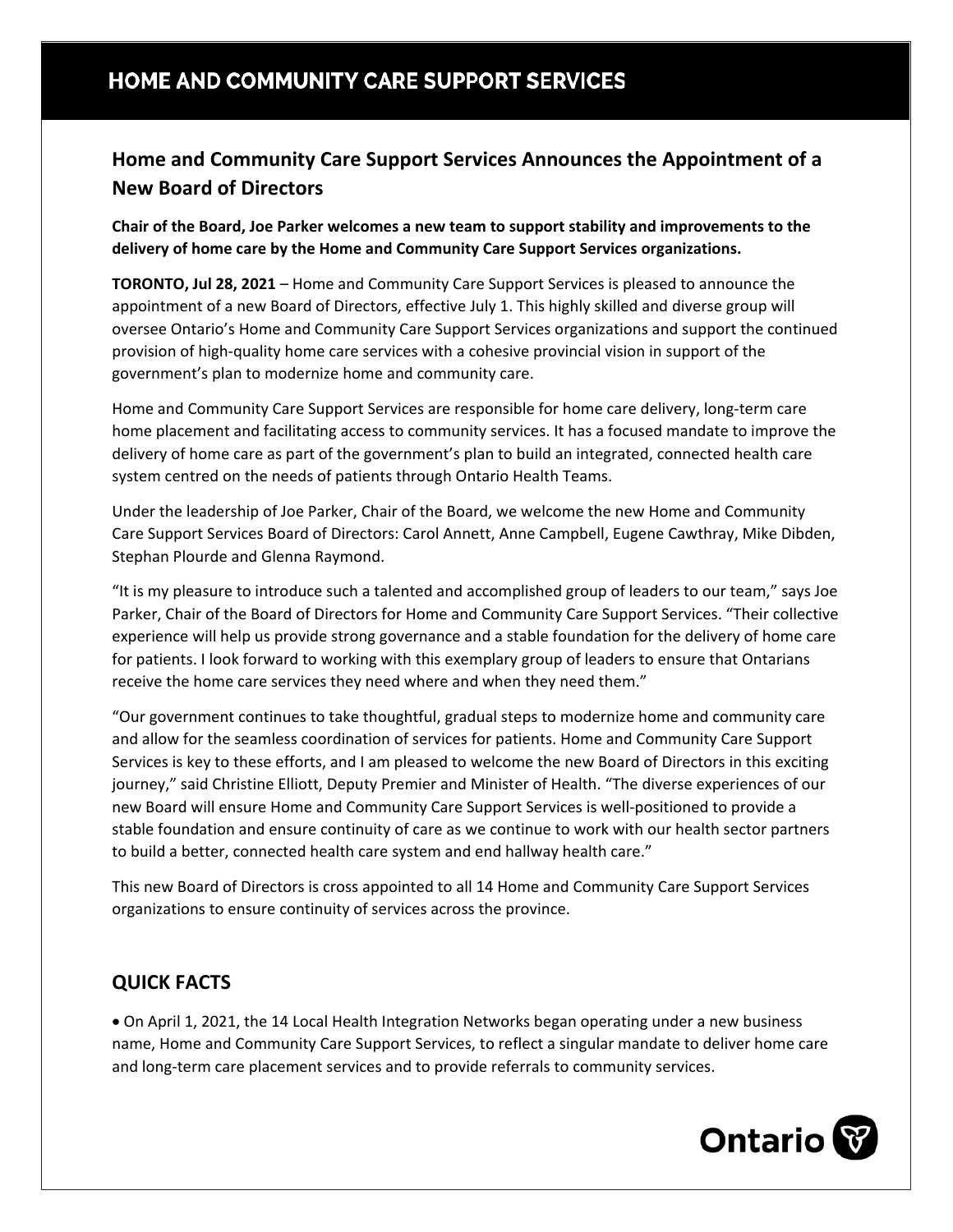• The Home and Community Care Support Services organizations are Crown agencies that deliver over 100,000 patient visits every day.

• This renewed governance for home care is part of the government's plan to modernize home and community care as part of an integrated health care system providing coordinated care for patients through Ontario Health Teams. Ontario Health Teams will work together to understand a patient's full health care history, directly connect them to the different types of care they need and help patients 24/7 in navigating the health care system.

• There are no changes to how patients and caregivers access home and community care services.

• For information and referrals related to home and community care and long-term care home placement, patients can continue to call 310-2222 (English) or 310-2272 (French), no area code is required.

### **BACKGROUND**

**Carol Annett** has a track record of accomplishments in the health care and social service sectors in various clinical, leadership and consulting roles. She was recently CEO of VHA Home HealthCare, a large not for profit home care provider in Ontario. Carol worked in acute and long term care facilities, community-based organizations, and she has served as the Executive Director of a children's mental health centre.

Active in her local community as a volunteer, Carol is a mentor for students in Schulich's MBA Program, a Peer Surveyor for Accreditation Canada, and has served on various governance boards. She is currently a Director on the Sunnybrook Health Sciences Centre Board and previously on the Ontario Community Support Association, AC Nursing and Health Services and Canadian Feed the Children boards.

Carol holds a Masters of Social Work from the University of Toronto and a Masters of Business Administration from York University's Schulich School of Business.

**Anne Campbell, RN, BScN, MN** has 43 years of progressive leadership in healthcare with experience in patient care, education, project management and corporate planning. She has led transformational projects related to care delivery, professional practice, and culture shifts on person-centered care.

Anne was the Vice President of Partnerships and Chief Nurse Executive at the Huron Perth Healthcare Alliance with responsibility for Patient Care Services and Nursing Practice.

Anne has a passion for inspiring and motivating health professionals to design a preferred future where the voice of the patient, family and staff engage in continuous improvement to co-create the way we deliver care.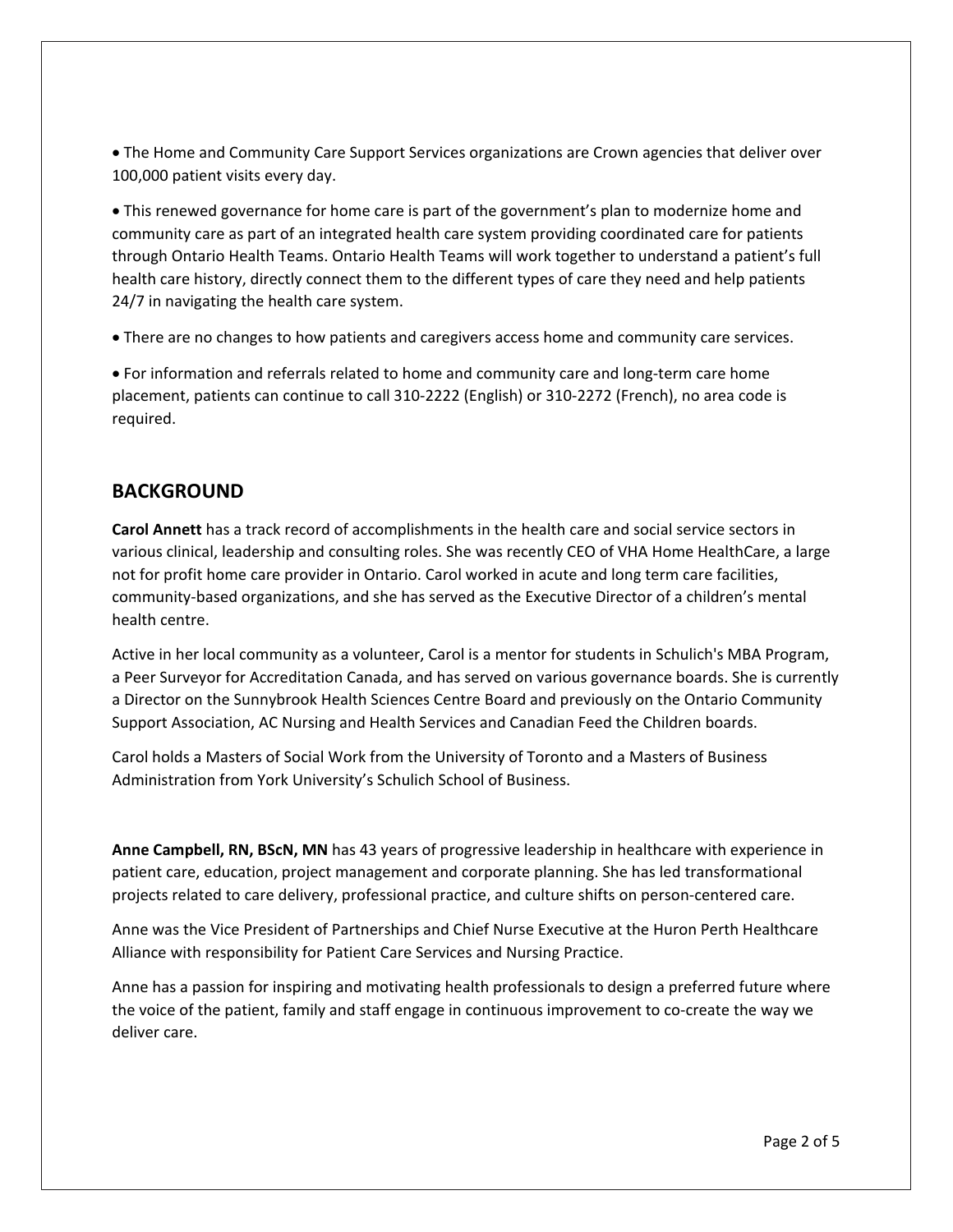Anne holds an RN Diploma from Conestoga College, a BScN from Ryerson University and an MSN from Athabasca University.

**Eugene Cawthray** is the Founder and Principal of Cawthray & Associates Inc., a management consulting firm specializing in contract negotiations and leadership coaching. He is also the Chairman of the Board for GPC Financial Corporation where he ensures governance compliance with federal regulations and supports business growth in Canadian markets.

Specializing in technology growth, Eugene brings more than 50 years of experience in strategic development and expansion in emerging technology landscapes. A strong advocate for health care, Eugene has volunteered his time to sit on the board of directors for Central Community Care Access Centre, the Central Local Health Integration Network and chaired the Ontario Board for the Canadian National Institute for the Blind.

In addition to completing several postgraduate programs, Eugene holds a Bachelor of Applied Science and Engineering from the University of Toronto.

**Mike Dibden** is the Chief Operating Officer (COO) of IGM Financial Inc. where he has overall accountability for Technology, Client Services, Operations, Cybersecurity, Fund Services, Real Estate and Procurement. He is currently leading an enterprise-wide digital transformation to modernize client and advisor experiences, automate back-office functions, outsource services and update technology to yield significant ongoing savings and drive future growth.

Mike has over 20 years' experience leading global technology and operations teams within the financial services industry. He has held progressively senior leadership positions in the finance and technology sectors, including Senior Vice President of Technology Operations and Wealth Management Technology at CIBC prior to joining IGM.

With a demonstrated commitment to Diversity, Equity and Inclusion, Mike has volunteered as an Executive Sponsor for the Employee Diversity Committee at CIBC, and chaired an employee advocacy group dedicated to promoting green environment initiatives at IGM Financial. His other board appointments include the Central Community Care Access Center (CCAC).

Mike holds a Bachelor of Commerce Degree from the University of Toronto and completed the Directors Education program at Rotman School of Business.

**Stephan Plourde** recently retired as a Colonel in the Canadian Armed Forces and the Chief of Staff for the Canadian Forces Health Services. He led a variety of military healthcare organizations, both in care delivery as well as education and training, in Canada and abroad. In his previous role as CEO of Health Services Group East, Stephan was recognized as a leader in the provision of health care to all Canadian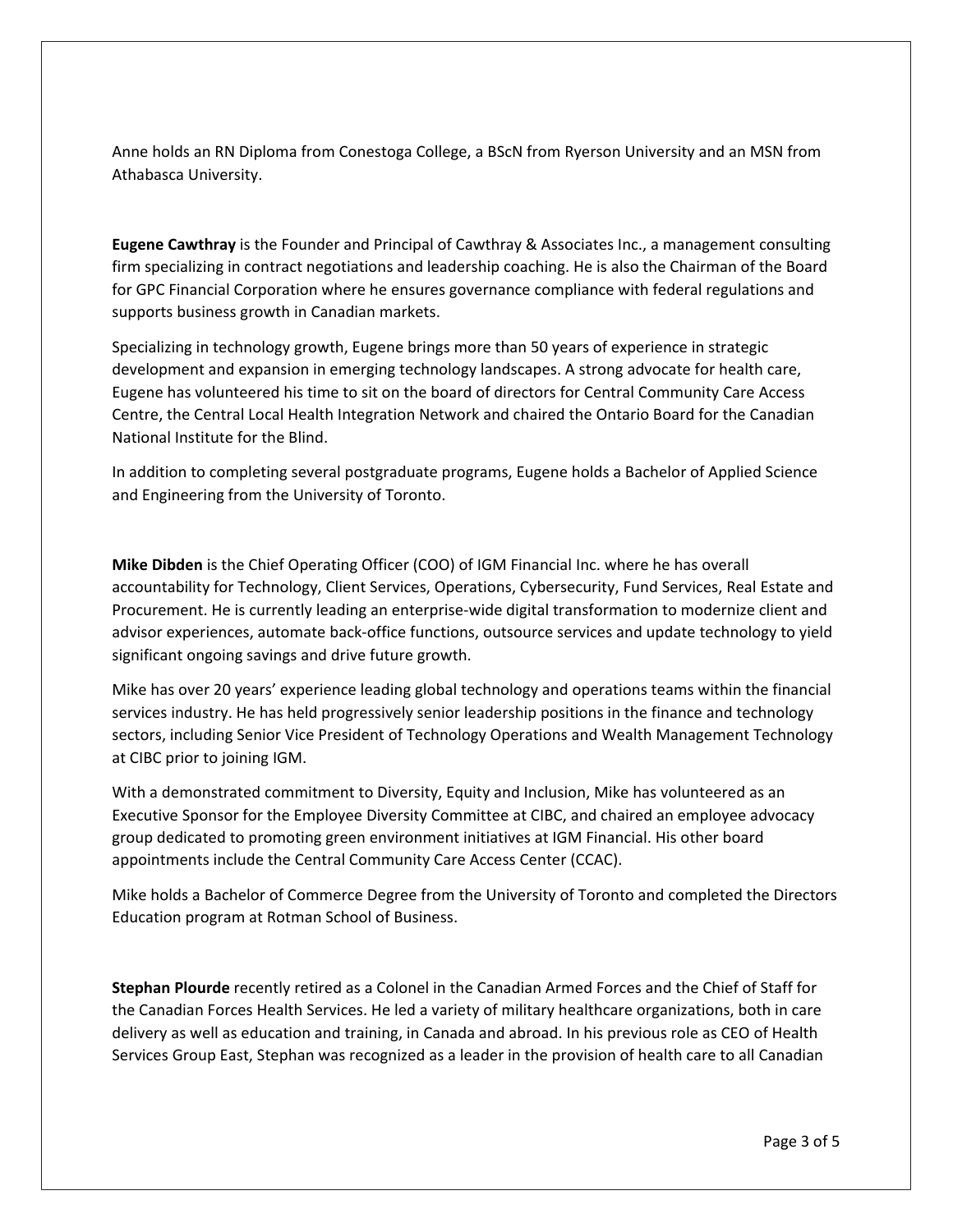Armed Forces Personnel in Ontario, Quebec and the Atlantic provinces, where he managed an integrated health system of military hospitals and clinics. Prior to retiring, Stephan contributed to the military support to long-term care facilities in Ontario and Quebec during the initial months of the COVID-19 pandemic.

Active in the health care community, and fluently bilingual, Stephan is a longtime surveyor for Accreditation Canada. He has also volunteered as a mentor for the International Hospital Federation and served on the Board of Directors for the Canadian College of Health Leaders and the Annapolis Valley Community Health Board.

Stephan holds a Masters of Health Sciences from the University of Toronto where he was the recipient of the Robert Wood Johnson Award, selected by the faculty "to the student most likely to make a noteworthy contribution in the field of health services administration."

**Glenna Raymond** was the inaugural president and CEO of Ontario Shores Centre for Mental Health Sciences (Ontario Shores). Her dedication to quality and safety resulted in Ontario Shores being the recipient of various provincial and national awards for innovation, quality and team leadership.

As a Certified Health Executive (CHE), Glenna's extensive career includes executive roles in the acute care, mental health and academic setting. She also held leadership roles in clinical services, human resources, professional practice, patient safety and quality and risk management. Glenna has also contributed significantly to work at the Mental Health Commission of Canada on initiatives related to Guidelines for Recovery Oriented Practice.

Dedicated to her community, Glenna has served as director on a number of boards, including Healthcare Insurance Reciprocal of Canada (HIROC), University of Ontario Institute of Technology, Scarborough and Rouge Valley Health Care System, United Way Ajax Pickering and the Central East Regional Specialized Geriatric Services entity.

Glenna holds a BScN from the University of Western Ontario and an MBA from York University.

#### **MEDIA CONTACT**

Dave Richie, Director, Communications 226-626-0218 Dave.Richie@lhins.on.ca